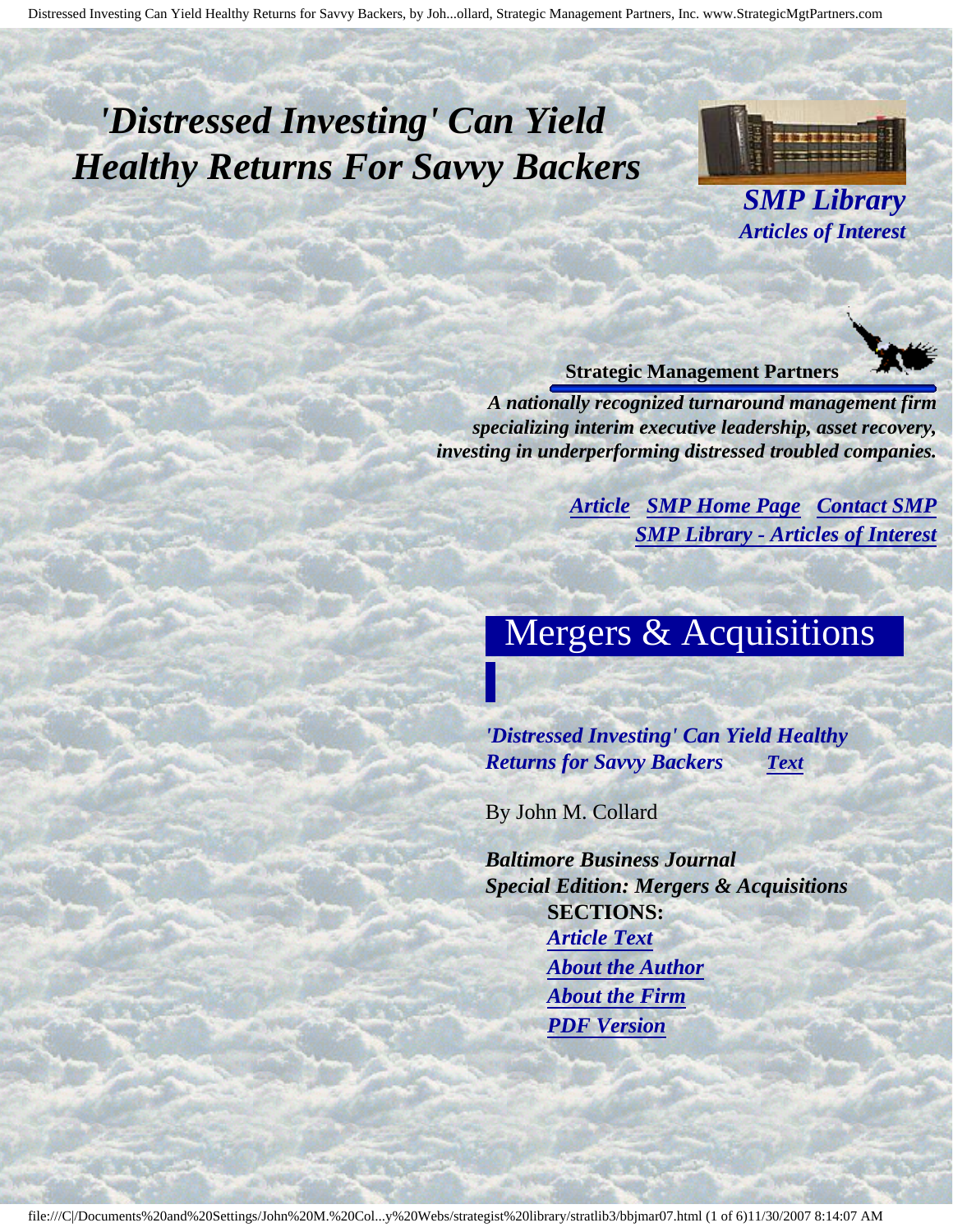

*[Sections](#page-0-1) [Index](#page-0-2)*

**Osiris picks Howard for** new plant

High-definition TV still elusive for games on MASN

#### <span id="page-1-0"></span>Mergers & Acquisitions

### **'Distressed Investing' Can Yield Healthy Returns for Savvy Backers**

By John M. Collard

Investing in underperforming companies can be lucrative for those who know what to look for and how to execute. You must ascertain that a company can be turned around, buy it at the right price, know how to fix the problems, avoid spending money on past sins, and sell at increased value.

While simply stated, it is tricky to implement.

Savvy investors can take advantage of distressed-level asset pricing by investing  $\phi$  (cents) on the \$ (dollar) in exchange for large returns. A capital infusion put into the hands of a leader with a sound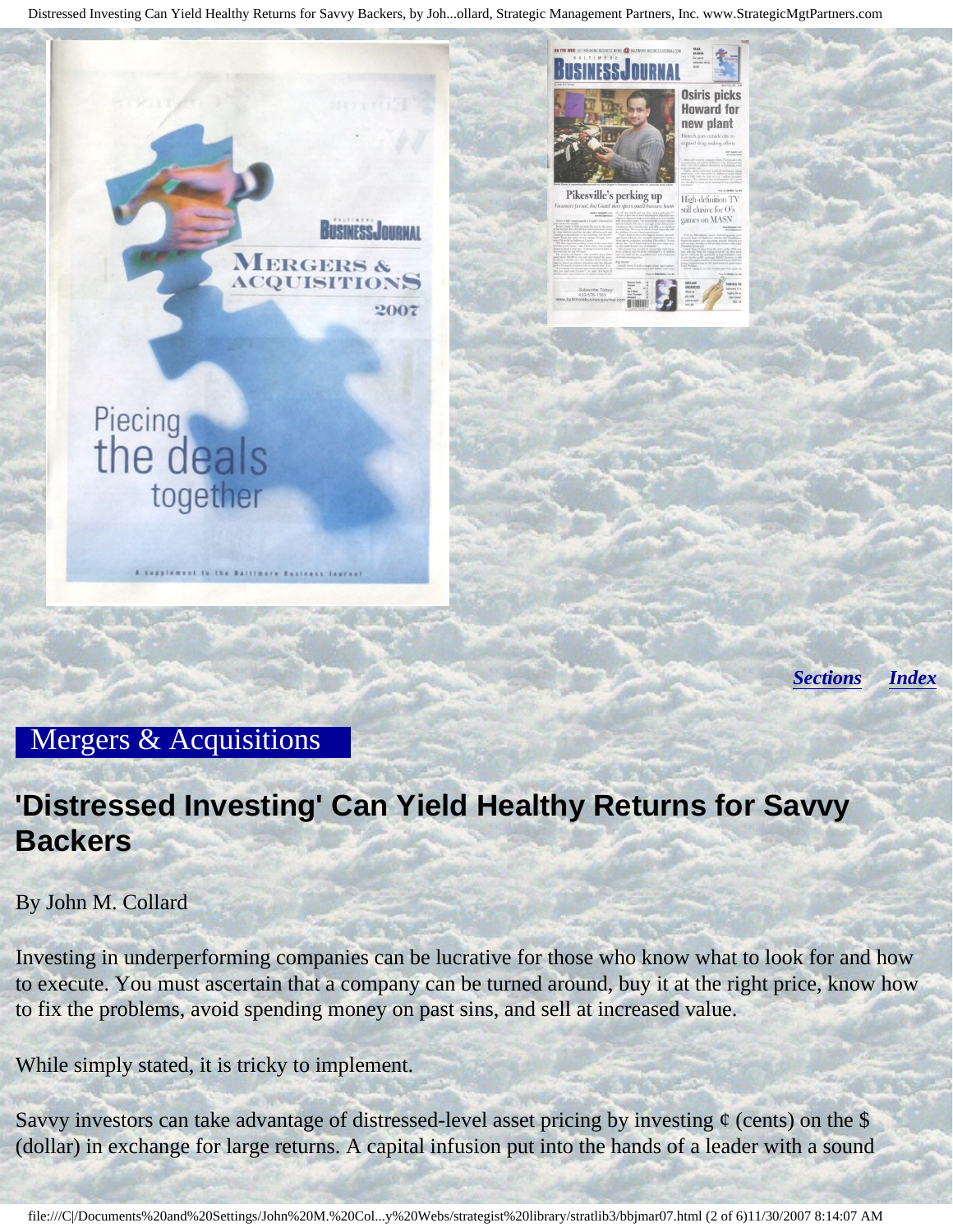strategy and a return-on-equity goal can be a powerful motivator.

Build an enterprise with the sole purpose of selling it at maximum value. Concentrate on exit strategies from the start. The key is to build properties that future buyers will want to purchase. Future buyers look for:

- **Consistency that creates value.**
- **A high probability of future cash flows.**
- **A marketing-oriented management team.**
- **A track record demonstrating the ability to sell and compete; develop, produce and distribute products; and thrive and grow.**
- **Realistic return potential from their fair entry valuation.**

### **Taking Control**

Uncover underlying problems that caused a company's breakdown, usually two or three issues, and avoid focusing on symptoms of distress. Make certain that you have solutions that no one else has used. The answer is never to just add cash. New leadership is always required to implement lasting change.

Take active control of the entity. When an operational or revenue-driven turnaround is required, purely financial considerations are not enough to put value into a company.

While most investors have run financial institutions, few have run companies as well, and most are ill equipped to do so. Substantial value is derived from investors who also have senior operating leadership experience.

They can determine which strategy can affect revitalization, and why others didn't work in the past. Many private equity firms are adding operating executive talent to their ranks to compliment the skills of their managing partners.

### **Follow The Leader**

Corporate renewal is a process. It involves using a set of skills to rejuvenate a company to a state where it can be sold. Only then can an investor realize returns. The renewal process involves:

*1. Providing Leadership* — Your advantage lies in bringing an objective focus, untarnished by the situation at hand. Move existing management out of the way. Because these executives guided the company during the mismanagement slide, why allow them to complicate the situation any further?

Bring in a CEO with transition experience in value-building situations. This leader must demonstrate expertise in managing crisis and rebuilding situations, shaping business strategy, developing management talent, and increasing sales and market share.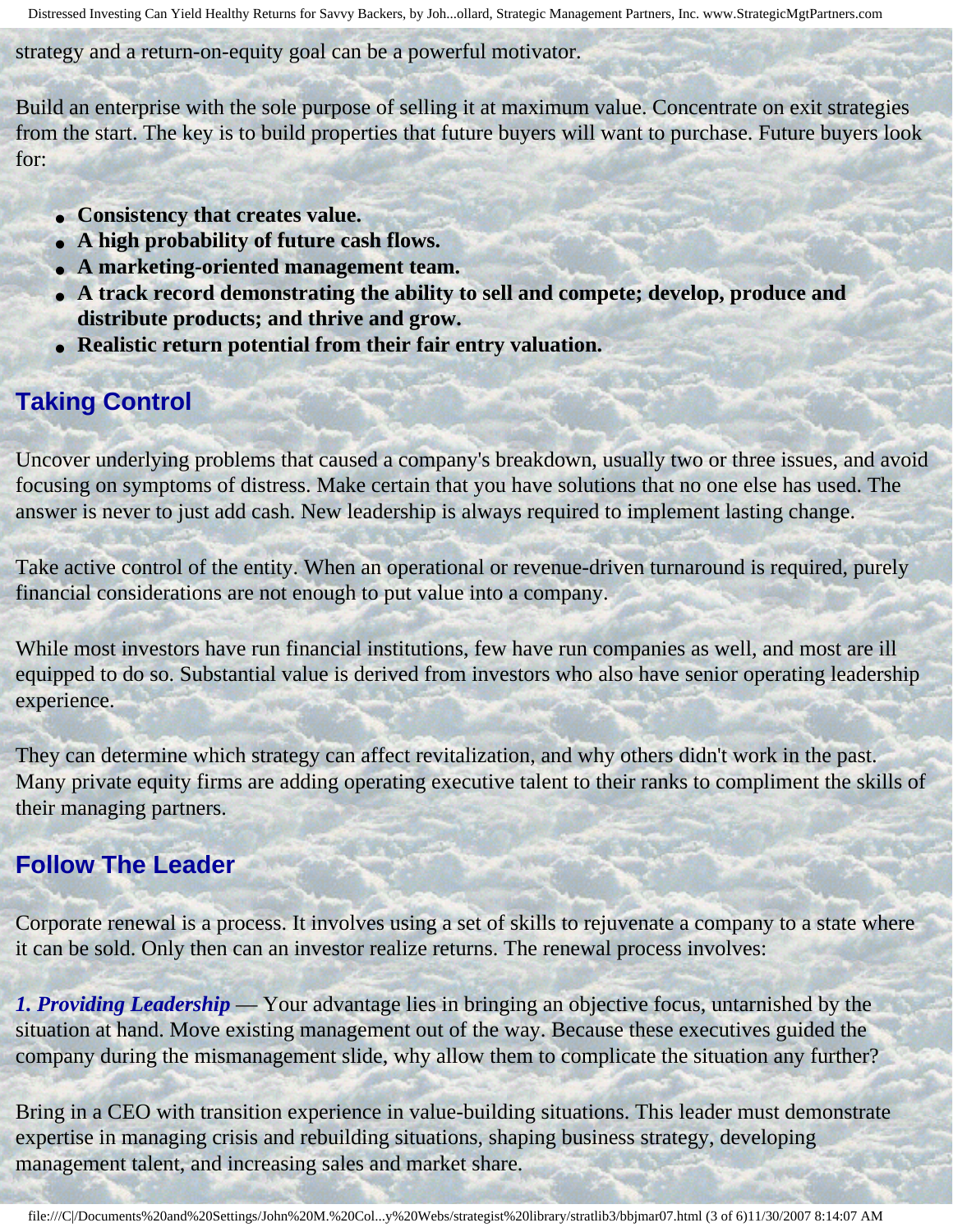#### **Rebirth and Returns**

Hold the CEO accountable for performance, timely results, and getting things moving. On the "volume in" side (revenue), look at where and how revenue is generated and maintain that flow. On the "volume out" side (production), get products or services out the door. How else can you bill for this work?

*2. Setting Strategy* — In distressed investing, the goal is shorter-term, high multiple return commensurate with risk, while setting stage for ongoing longer- term returns for buyers who provide an exit. Implement long-term strategies that survive the exit.

*3. Building A Quality Management Team* — Company value increases sharply when a strong, permanent, and credible management team, that can produce consistent sales, profits, and cash flow results is in place. Such a team establishes continuity in the organization to allow everyone to expect orderly change and new opportunities.

*4. Acquiring New Business* — There are only two ways to increase sales: sell new products to existing customers or sell existing products to new customers. Clearly promote what your products and services can do for customers, differentiate them from those of the competition, and adapt to changing market conditions.

*5. Establishing Sound Capital Structure* — Having a sound strategy in place, with a viable marketplace, efficient delivery and production vehicles, and a cohesive management team, will entice the investment community.

*6. Implementing Processes* — Systems and processes should be used to drive the business and control day-to-day environment, which allows management to address critical issues facing the company: controlling cash and costs, increasing sales, and enhancing value creation.

*7. Nurturing Resources* — The key resource is a company's workforce. Establish an incentive structure that pays only when employees accomplish goals set in the long-term strategy, and don't subsidize poor performance.

An investor's goal is to achieve a return when a sale occurs. The greatest return is achieved when the turnaround is complete and the company is ready for the next tranche to fund growth. At that point, many new investor/buyers want to participate.

#### **Remember:**

*E*arnings and cash capacity + achieved  $\boldsymbol{X}$  multiple on investment +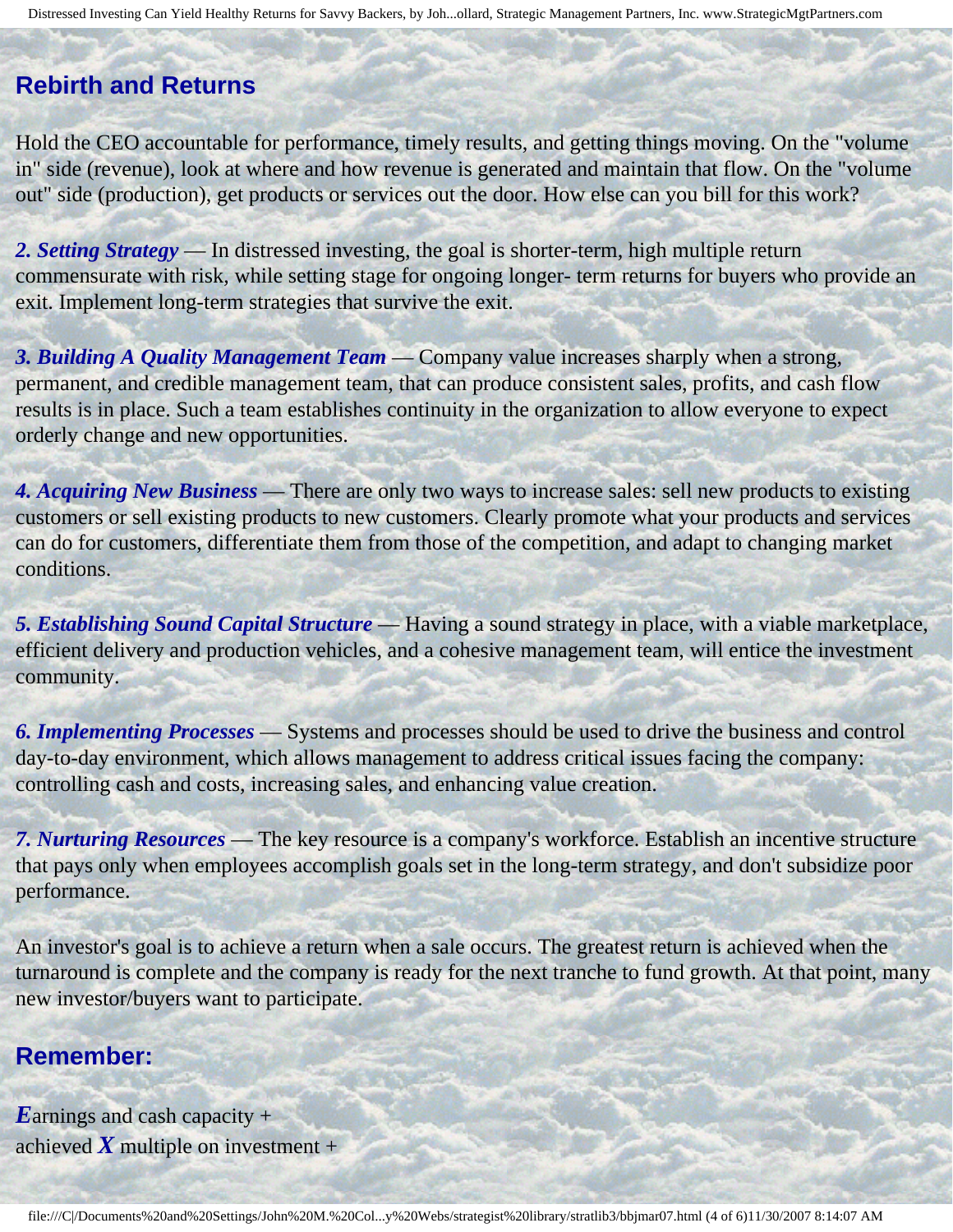demonstrated *I*mprovements + functioning management  $T$ eam in place  $=$  time to sell.



*'Distressed Investing' Can Yield Healthy Returns for Savvy Backers*

### <span id="page-4-0"></span>**About the Author**

**John M. Collard** is chairman of Annapolis, Maryland-based Strategic Management Partners, Inc., a nationally recognized turnaround management specializing in interim executive leadership and investing into underperforming companies. He is past chairman of the Turnaround Management Association, a Certified Turnaround Professional, and brings 35 years senior operating leadership, \$85M asset recovery, 40-plus transactions worth \$780M, and \$80M fund management expertise to advise company boards, litigators, institutional and private equity investors. For more information about Strategic Management Partners, call (410) 263-9100 or log on at *[www.StrategicMgtPartners.com](http://members.aol.com/strategist/home.html#TOP)*

*[Sections](#page-0-1) [Index](#page-0-2) [Contact](#page-5-0)*

#### <span id="page-4-1"></span>**About the Firm**

**Strategic Management Partners** has substantial experience advising corporations and individuals on the strategic and mechanical issues of corporate development and governance, operating management and turnarounds for asset recovery. Our principal has over 30 years experience in P/L Management, Strategic Planning and Repositioning, M&A for Strategic Advantage, Finance, Investing, Raising Funds, Sales/Business Development, Building Selling and Marketing Teams, and Operational Auditing = In Public  $&$  Private companies  $=$  In healthy and crisis situations.

We work with and support the equity capital community to provide assessment studies to determine the situation, planning and strategy development to direct the company, crisis management to oversee that assets are not squandered away, workout teams that recover assets, and board level oversight to keep the client headed in the right direction.

We seek strategic alliances with private equity and recovery funds.